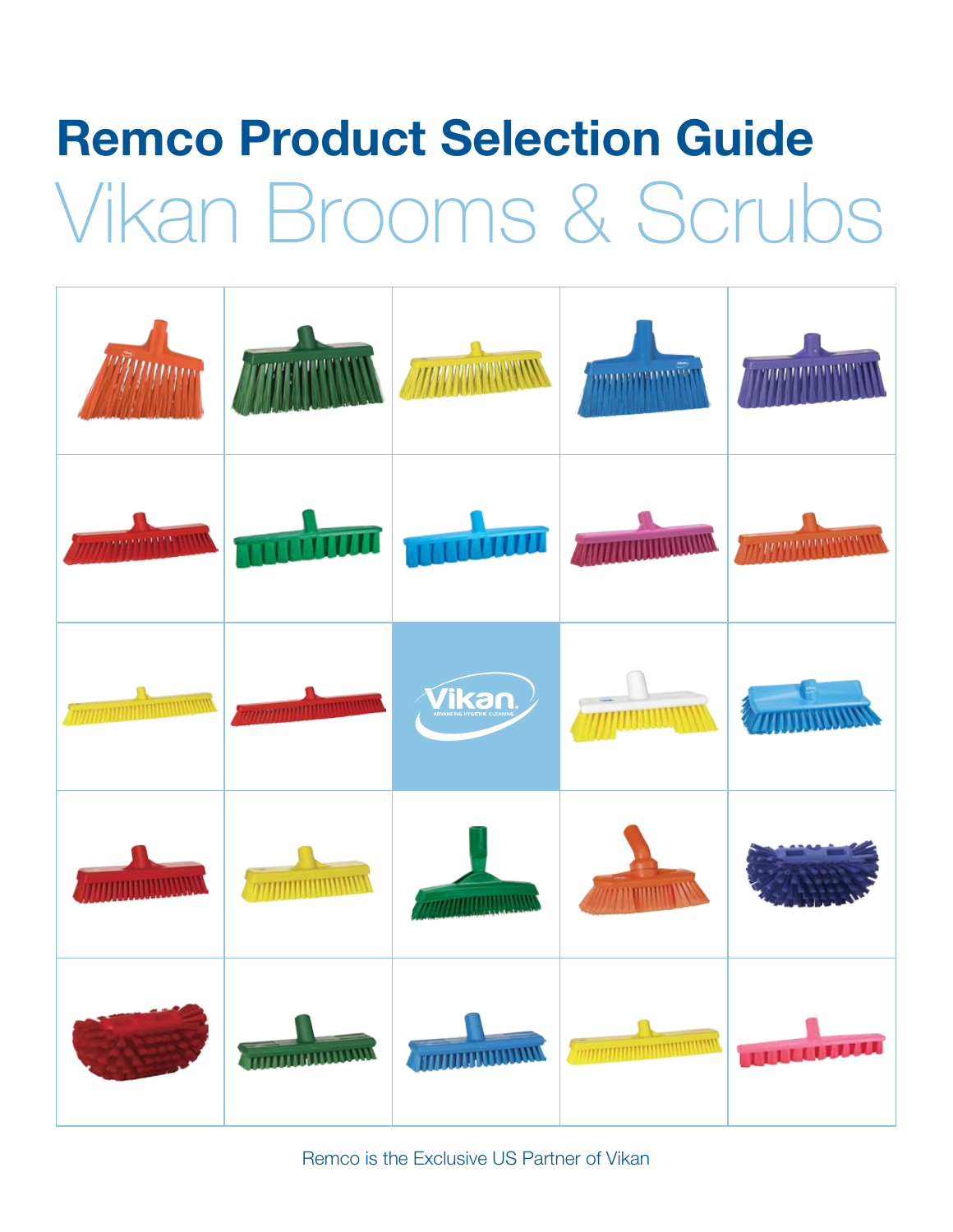### Bristle Options



 $\blacksquare$  Soft  $-$  Bristles are longer and thinner than other types; ideal for sweeping dry, fine particles like flour and sugar

 $\blacksquare$  Medium  $-$  Suitable for wet and dry applications; great for sweeping larger food particles such as peelings



 $\blacksquare$  Stiff  $-$  Bristles are shorter or thicker; perfect for scrubbing difficult dirt and for wet use with cleaning agents



 $\blacksquare$  Soft/Stiff Combo  $-$  The best of both worlds, offering stiff bristles that loosen stubborn dirt and soft bristles that sweep away fine particles



 $\blacksquare$  Soft/Split  $-$  Soft bristle with split ends; split bristle fibers hold more water and cleaning agent to achieve a maximum washing effect



Broom Options



 $\blacksquare$  Sweeping Brooms  $-$  Designed to sweep environments where hygiene and efficiency are essential. Available in a variety of bristle options to accommodate cleaning and sanitation efforts.



■ Deck Scrubs — Designed to remove stubborn or sticky particles from decks and floors.



 $\blacksquare$  Specialty Scrub Brushes  $-$  Designed to remove stubborn or sticky particles from a variety of surfaces such as walls, floors, and even grout. Waterfed options are available.



 $\blacksquare$  Tank Brushes  $-$  Clean curved surfaces easily and efficiently with the broad angled bristle arrangement of the tank brushes.

### Staple Set vs UST

UST's unique design and construction improves bristle retention and allows for significantly more effective cleaning of the product itself.



**Indicates waterflow and turbulence**  $\bullet$  Indicates debris

Vikan.

### Specialty Scrub Brushes



#### • The right level of clean needs the right tool, and our specialty scrub brushes get the job done with distinct bristle patterns, stiffness, and angles.

- The Grout Brush (7040x) has an arrow shaped bristle pattern designed to deliver effective cleaning performance to the natural cracks, crevices, and grout lines of tiled surfaces.
- The angled bristles on the High-Low Brush (7047x) were designed to clean the area where the wall meets the floor, as well as in exposed drains and gulleys.
- The Waterfed Washing Brush w/Angle-Adjustment (7067x) can be used as a dusting brush or a wall/machine washing brush. It's waterfed design is excellent for rinsing after foaming.
- Tank Brushes (7037x and 7039x) have a unique 180 degree bristle pattern for uniform cleaning of curved surfaces.



7040x Vikan Grout Brush



7047x Vikan High-Low Brush 100066000



7037x Vikan Tank Brush



7067x Vikan Waterfed Washing Brush w/Angle Adjustment



7039x Vikan Tank Brush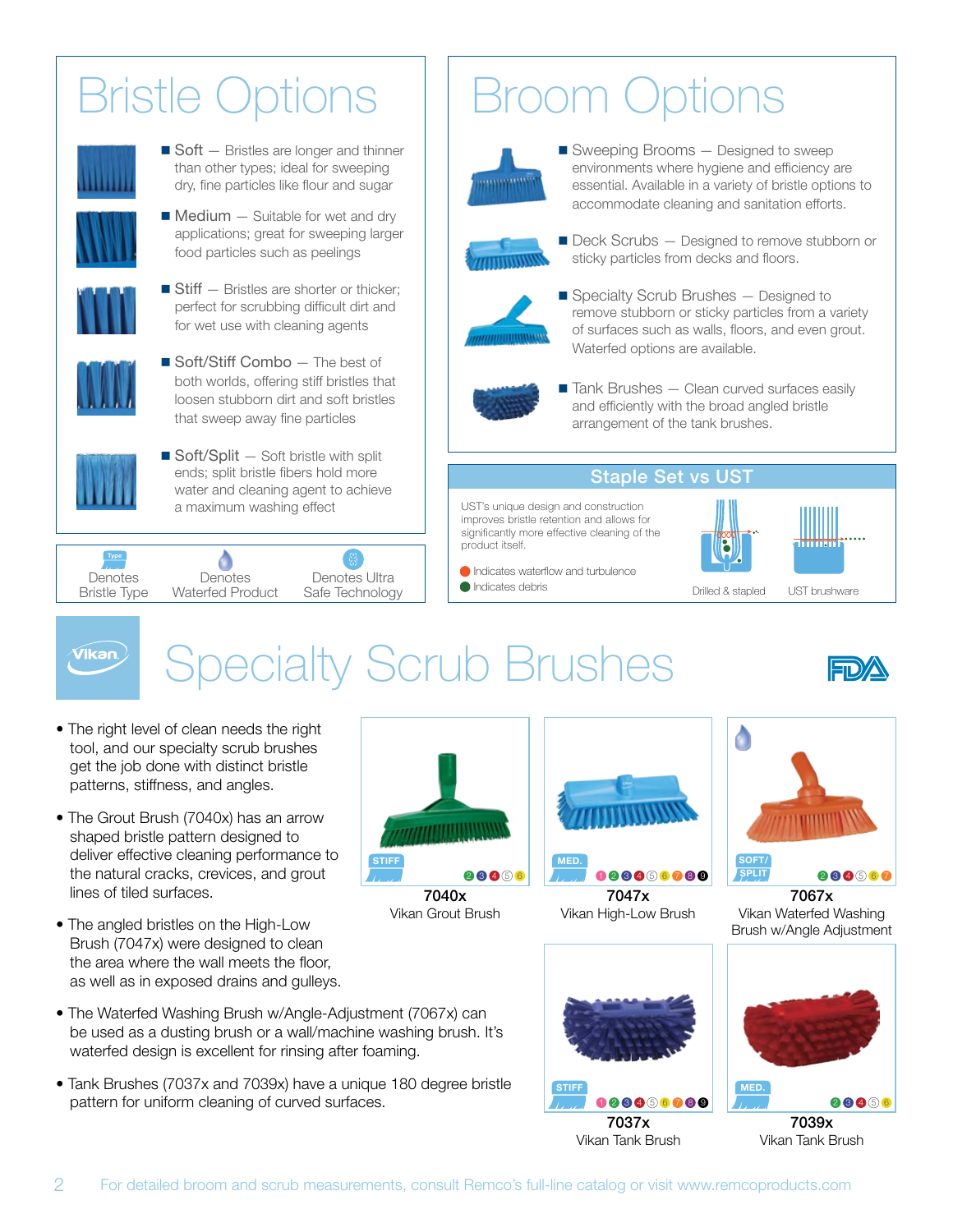## Sweeping Brooms



• Angled bristles make the Angle Cut Broom (2914x) ideal for sweeping narrow spaces and collecting large particles of debris before further cleaning or sanitizing.

Vikan.

- Vikan Push Brooms (2915x, 2920x) work best over large areas, moving heavy debris across an area. The thick bristle pattern has the strength to push large particles and the density to keep from losing smaller debris.
- Often used as lobby brooms, Vikan Upright Brooms (3104x and 3166x) are ideal for sweeping narrow spaces and between production lines.
- The Fine Particle Push Broom (3178x) is suitable for dry environments. Typical uses include sweeping fine particles such has flour, starch, sugar, and other dry powders. It also performs well on dust and fine dirt.
- UST Push Brooms (3171x and 3173x) maximize the cleaning effort while minimizing potential contaminants. Bristle Security Units are organized to form a unique bristle pattern that provides improved efficiency and makes tool cleaning and inspection easier.
- The Combo Push Brooms (3174x and 3194x) are suitable for both wet and dry sweeping. The stiff front bristles loosen and push heavier debris, while the soft bristles on the back gather the finer particles. These brooms are often used in kitchens and restaurants.
- The Small Particle Push Brooms (3179x and 3199x) are suitable for sweeping particles in dry environments.
- 3194x and 3199x provide a 24" wide broom head that is useful in large areas where efficiency is important.